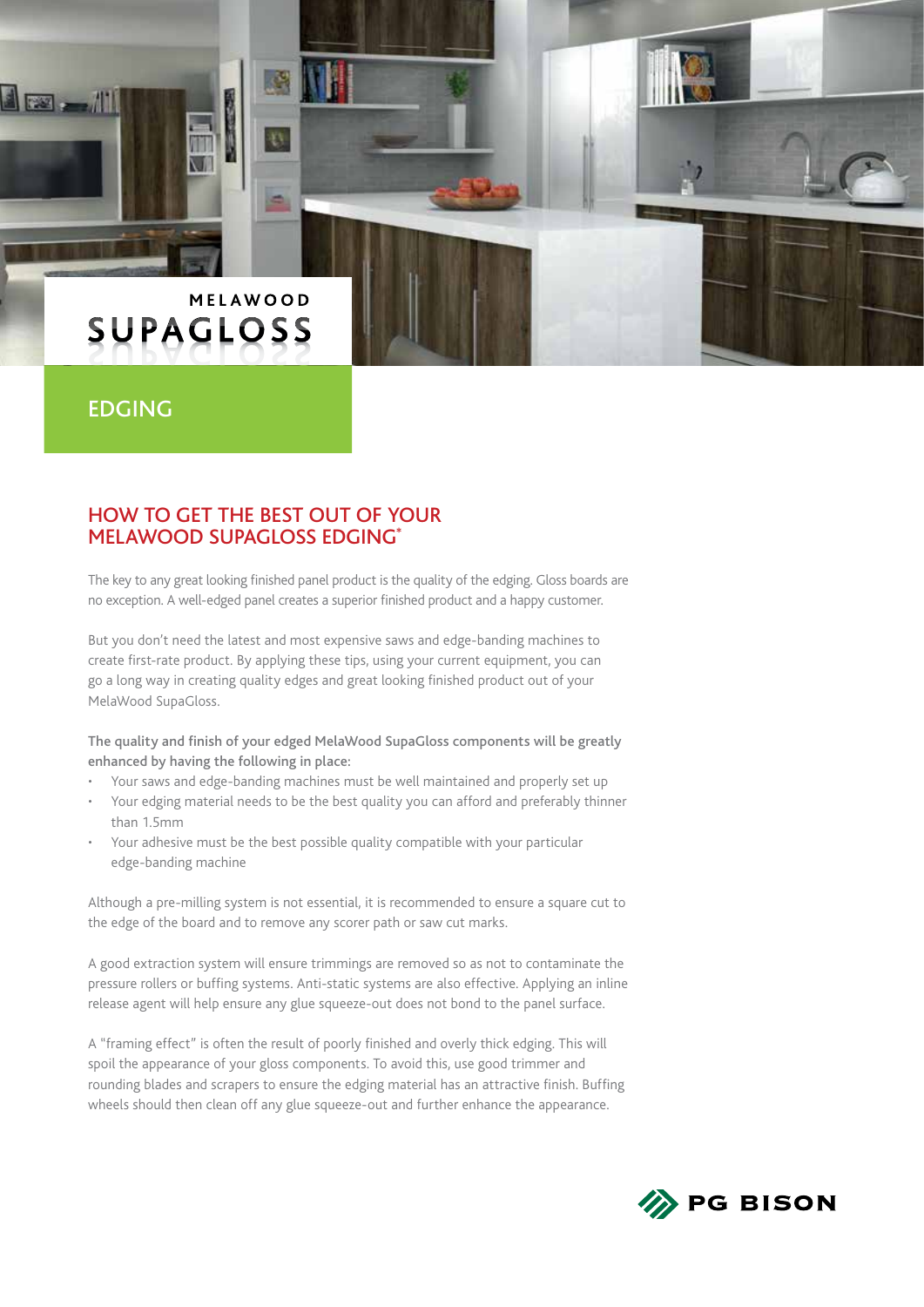

Always try and use an edging material thinner than 1.5mm. The gloss of the edging is only on its surface and does not run all the way through the material. As the trimmers cut away the corner material, the duller core is exposed, adding to the "framing effect". The thicker the edging, the more noticeable the dullness of the core.

Last, but not least, use the best possible adhesive system your machine can process. The emphasis should be on spreading the glue as thin as possible, while still keeping the required bond strength. The thicker the glue line, the more noticeable the joint between the edging and the panel.

With this knowledge in hand and by paying close attention to your processes, you can confidently create superior edged panels and amazing finished products that will help keep your customers coming back.

Adhesive systems at a glance:

## EVA Hot Melt

- Basic thermo plastics, normally in granular format
- Heat resistance of 95°C
- Capable of running on most conventional edge-banding machines
- With careful attention to settings, unfilled hot melts are capable of producing a finish with a minimum glue line of about 185 gsm
- Working with unfilled hot melt enables a much thinner spread with stronger bonding capabilities

# Polyolefin (PO) Hot Melt

- Thermo plastics with polyolefin rather than EVA-based polymer
- Heat resistance of 130°C
- Higher water resistance than EVA hot melt
- Step up from EVA hot melt, producing stronger bond and thinner glue line  $(Target = 160 gsm)$
- Polyolefin can still be processed on most conventional edge-banding machines